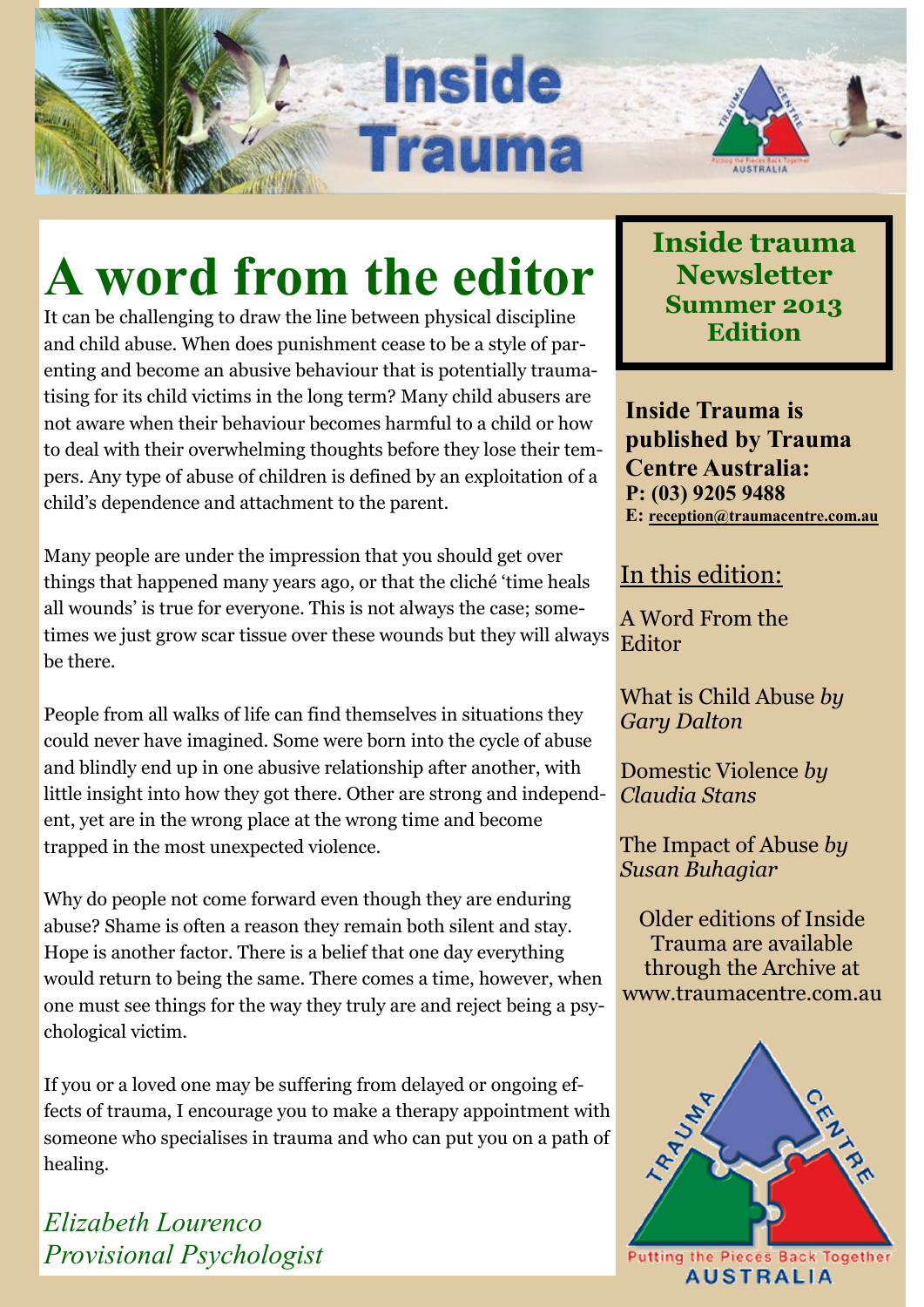

## What is Child Abuse?

Child abuse is an act by parents or caregivers which endangers a child or young person's physical or emotional health or development. Child abuse can be a single incident, but usually takes place

over time. In Victoria, a child or young person is defined as a person under 18 years of age (Children Youth and Families Act 2005).

### **Physical abuse**

Injuries may be inflicted intentionally or may be the inadver-

tent consequence of physical punishment or physically aggressive treatment of a child. The injury may take the form of bruises, cuts, burns or fractures. Generally abusers are 50/50 male and female.

### **Sexual abuse**

Child sexual abuse involves a wide range of sexual activity. It includes fondling of the child's genitals, masturbation, oral sex, vaginal or anal penetration by a penis, finger or other object or exposure of the child to pornography. Sexual abuse rarely occurs as a single event and often starts with a caring relationship. 90% of sexual abusers are male.

### **Emotional abuse**

Emotional abuse occurs when a child's parent or caregiver repeatedly rejects the child or uses threats to frighten the child. This may involve name calling, put downs or continual coldness from the parent or caregiver, to the extent that it significantly damages the child's physical, social, intellectual or emotional development.

### **Neglect**

Neglect is the failure to provide the child with the basic necessities of life such as food, clothing, shelter, medical attention or supervision, to the extent that the child's health and development is, or is likely to be, significantly harmed.



*"... you don't have to wait for someone to treat you bad repeatedly. All it takes is once, and if they get away with it that once, if they know they can treat you like that, then it sets the pattern for the future." ― [Jane Green,](http://www.goodreads.com/author/show/12915.Jane_Green) Bookends*

*"Childhood should be carefree, playing in the sun; not living a nightmare in the darkness of the soul." ― [Dave Pelzer,](http://www.goodreads.com/author/show/1881.Dave_Pelzer) A Child Called ["It"](http://www.goodreads.com/work/quotes/59104)*

*You're braver than you believe, and stronger than you seem... - A. A. Milne.* 



**AUSTRALIA**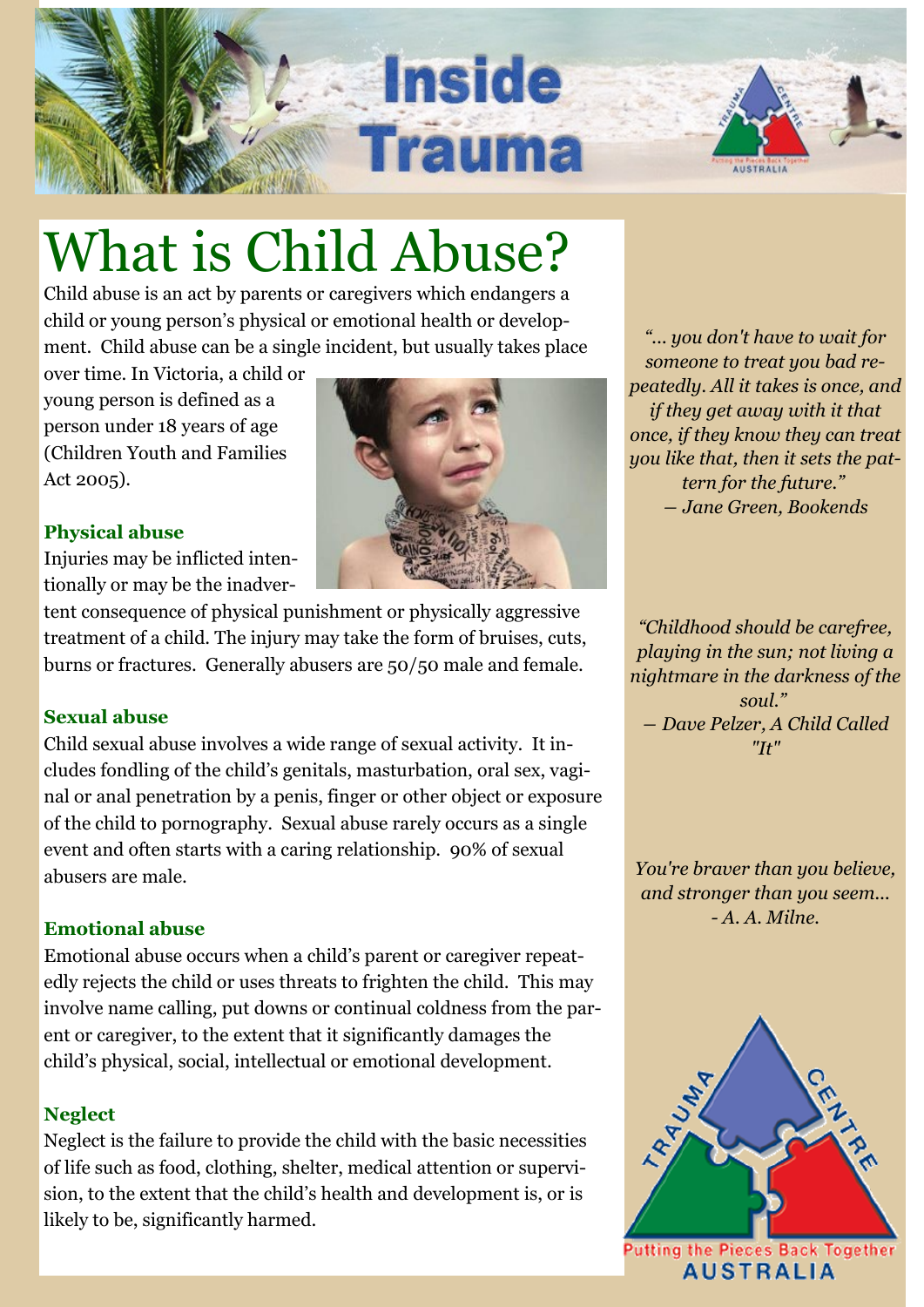

#### **Effects of child abuse**

Children may experience a range of emotional, psychological and physical problems and trauma as a result of being abused or neglected.

#### **Emotional and Psychological symptoms of trauma:**

 Shock denial or disbelief Anger, irritability, mood swings Guilt, shame, self-blame Feeling sad or hopeless Confusion, difficulty concentrating Anxiety and fear Withdrawing from others

Feeling disconnected or numb

#### **Physical symptoms of trauma:**

- Insomnia or nightmares
- Being easily startled
- Racing heartbeat
- Aches and pains
- Fatigue
- Difficulty concentrating
- Edginess and agitation
- Muscle tension



Experiencing trauma in childhood can have a severe and longlasting effect. Children who have been traumatised see the world as a frightening and dangerous place. When childhood trauma is not resolved, this fundamental sense of fear and helplessness carries over into adulthood, setting the stage for further trauma. The biggest effect of child sexual abuse is Post Traumatic Stress Disorder (PTSD).

### *Gary Dalton Undergraduate Counsellor*



*"We should meet abuse by forbearance. Human nature is so constituted that if we take absolutely no notice of anger or abuse, the person indulging in it will soon weary of it and stop." - Mahatma Gandhi*

*"The greater the power, the more dangerous the abuse." - Edmund Burke*

*"There are far too many silent sufferers. Not because they don't yearn to reach out, but because they've tried and found no one who cares." - Richelle E. Goodrich* 



**AUSTRALIA**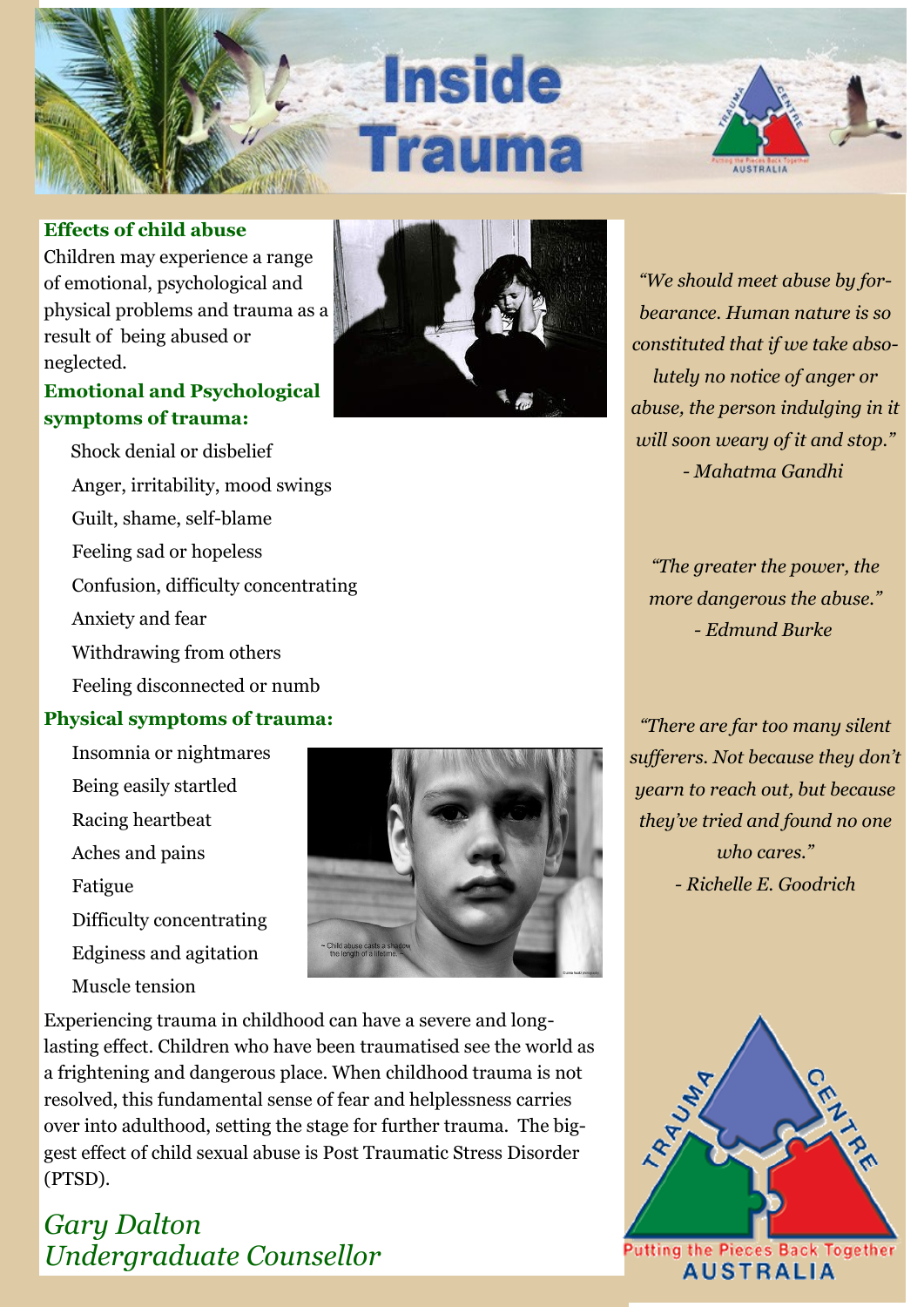

## **Domestic Violence**

Domestic Violence is more prevalent than one would imagine. According to recent statistics, one in three individuals experience domestic violence, the most common form being sexual and or physical assault. Contrary to popular belief, domestic and family violence covers a range of abusive behaviours which can include sexual abuse, emotional and other psychological abuse. The term 'domestic' is applied as it typically occurs in households, families or spousal relationships. Another common misconception is that males are the sole perpetrators.

Evan, a male prisoner who experienced inmate sexual assault contacted the domestic violence helpline only to be told that if he wasn't a female victim or identified as being a 'male perpetrator' there



would be no support available for him. Another example is in the case of Ron, whose wife has a gambling problem and often leaves their young kids at home to go down to the pokies. When he goes to see her, she is often drunk and throws glasses at him or kicks and punches him. According to Cook (2009), domestic violence against women is such a documented and widely known issue that we often find it hard to believe that women can be the abuser. Statistics such as -'a women is beaten every 15 seconds by her intimate partner' (p.g 1) are well versed. Supporting someone or working with domestic violence can be confronting as it can often challenge our own value and belief system.

For health or psychological professionals, there are a number of referral services that can assist such as the National Sexual Assault, Family and Domestic Violence Line, a 24 hour counselling service

## **AddEducation AAA Access Awareness**

### **Drink-Driver Licence Restoration**

To help you with your licence restoration needs, please contact us today:

### **(03) 9841 9393 or (03) 9205 9490**

We're available in many locations across Melbourne and Regional Victoria.

[www.AddEducation.com.au](http://www.AddEducation.com.au) 

[www.AAAAwareness.com.au](http://www.AAAAwareness.com.au)

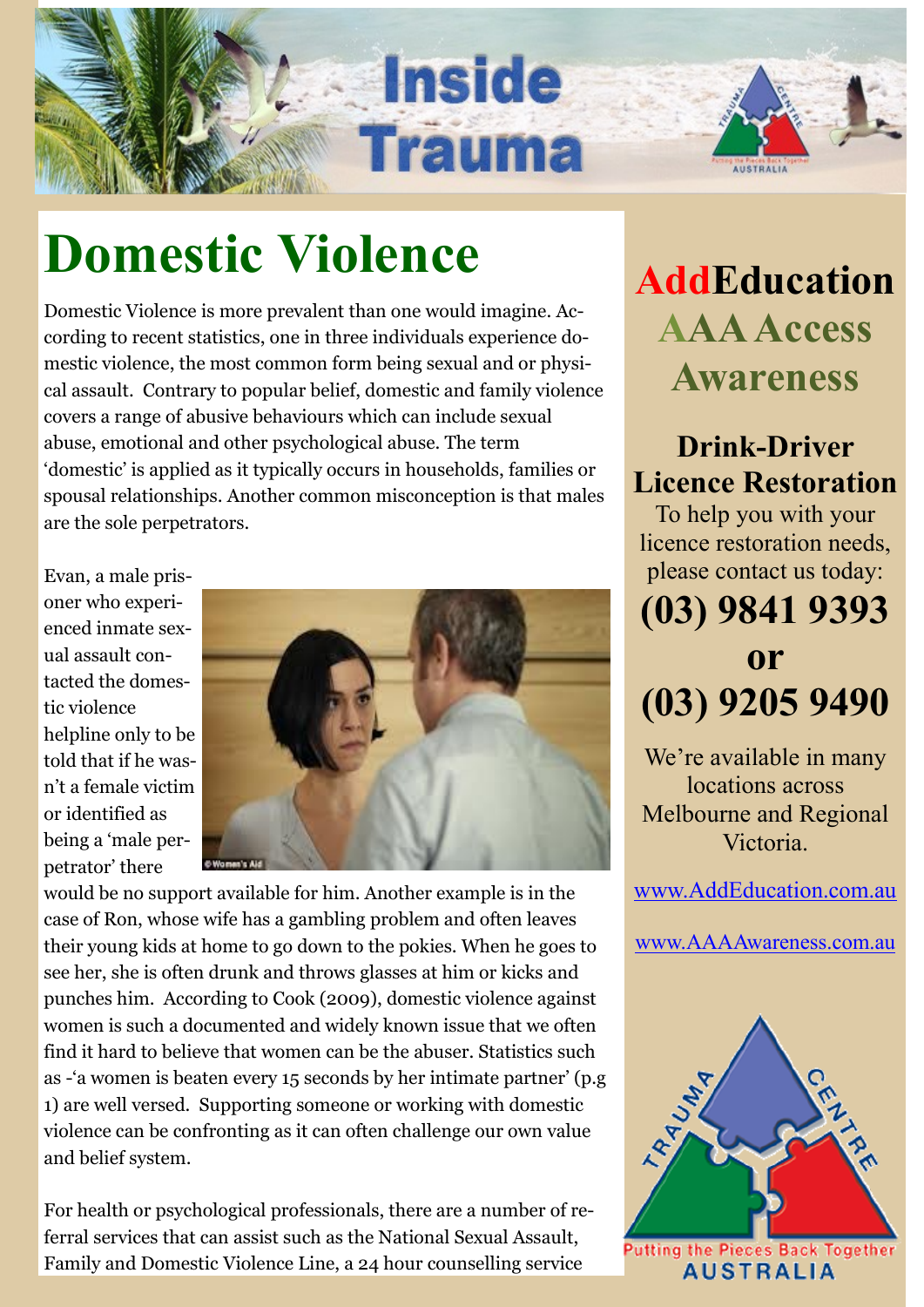

(1800 737 732) and also Relationships Australia ( 1300 364 277). In the case of assisting someone you know, basic support such as helping them to consider their safety options and ensuring that they feel they are not alone can assist them toward change.

### *Claudia Stans Undergraduate Counsellor*

## The Impact of Abuse

Abuse has a devastating impact on all involved. It can have long lasting physical, emotional and psychological scars. Physical forms of abuse can be broken bones, bruises or tearing, stab wounds and infections. Emotional and psychological forms of abuse could include but not limited to low self-esteem, feelings of loneliness and worthlessness, addiction, suicidal thoughts and depression. Being an observer of abuse can also have an impact. For example, children witnessing other children in a school yard being bullied.

#### **Reactions to abuse**

Immediate reactions to abuse are survival orientated. Once threatened, the autonomic nervous system sets in motion the emergency

or stress hormones of adrenaline and cortisol. Adrenaline is responsible for the instant rush feeling or increased heart rate, increased respiration rate, sweating, muscle tension, blood flow moving away from the face, hands and feet to large muscle groups. Digestion is suspended for a while. Cortisol is facilitated into energy flows in the blood-



*"Verbal abuse is not a form of entertainment." J. E. Brown* 

"*In order to escape accountability for his crimes, the perpetrator does everything in his power to promote forgetting. If secrecy fails, the perpetrator attacks the credibility of his victim. If he cannot silence her absolutely, he tries to make sure no one listens." ― Judith Lewis Herman*

*"Sticks and stones may break my bones, but your words… they'll destroy me." - Cassandra Giovanni,*



**AUSTRALIA**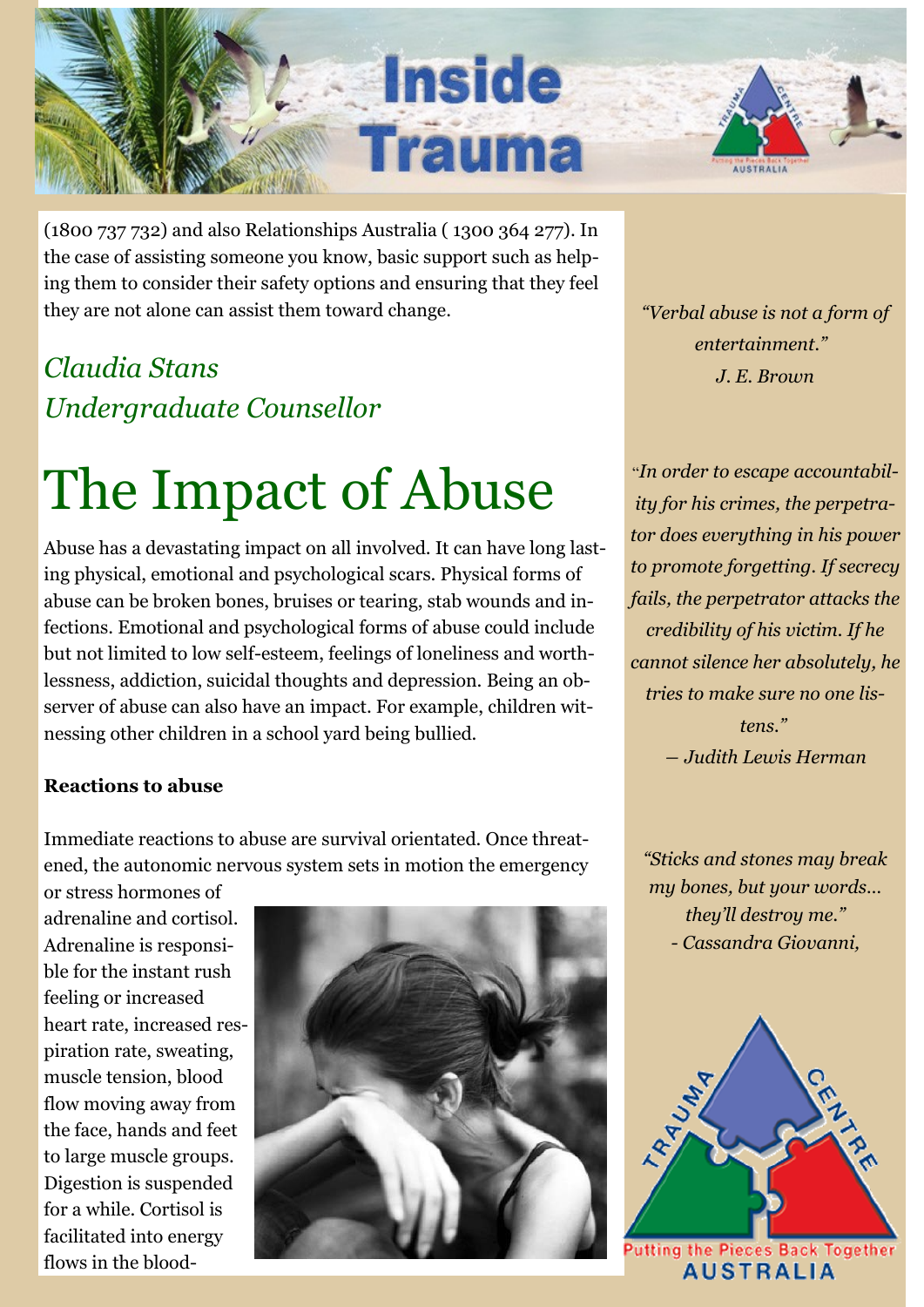



stream. With the increased oxygen and glucose available to our large muscles we prepare for the 'fight or flight' response.

*"A word from the mouth is like a stone from a sling." - Spanish Proverb* 

*"Injuries from verbal and emotional abuse can run deep and leave lasting scars. Many emotionally and verbally abused people reason that, because there are no bruises or broken bones, their abuse must not be* 

### **Breaking the cycle of abuse with the help of Health Practitioners**

1. *Finding support and compassion.* It requires a great deal of courage and determination to break the cycle of abuse and neglect. Support can be obtained from a health professional, friends and family. This will help you to feel heard and understood with empathy and compassion in a safe environment.

2. *Education.* Being aware of the effects of abuse and neglect. Understanding how the abuse you have experienced has affected you. Until you can recognise exactly how you are affected by the abuse, you will not be in the position to see things differently.

3. *Ongoing strategies.* Activities that build self-esteem, learning to communicate your needs and desires in constructive ways instead of erupting in rage or projecting anger onto others.

4. *Abuse prevention strategies.* 5. *Long term recovery strategies.*

6. *Information and referrals for further help if required.*

### *Susan Buhagiar Undergraduate counsellor*



*serious. But it is. …If pain motivates you to act against emotional and verbal abuse, then listen and act. You may be saving more than your life." - Beth J. Lueders*

*"If you can't be thankful for what you have, be thankful for what you have—escaped." – John Wayne* 



**AUSTRALIA**